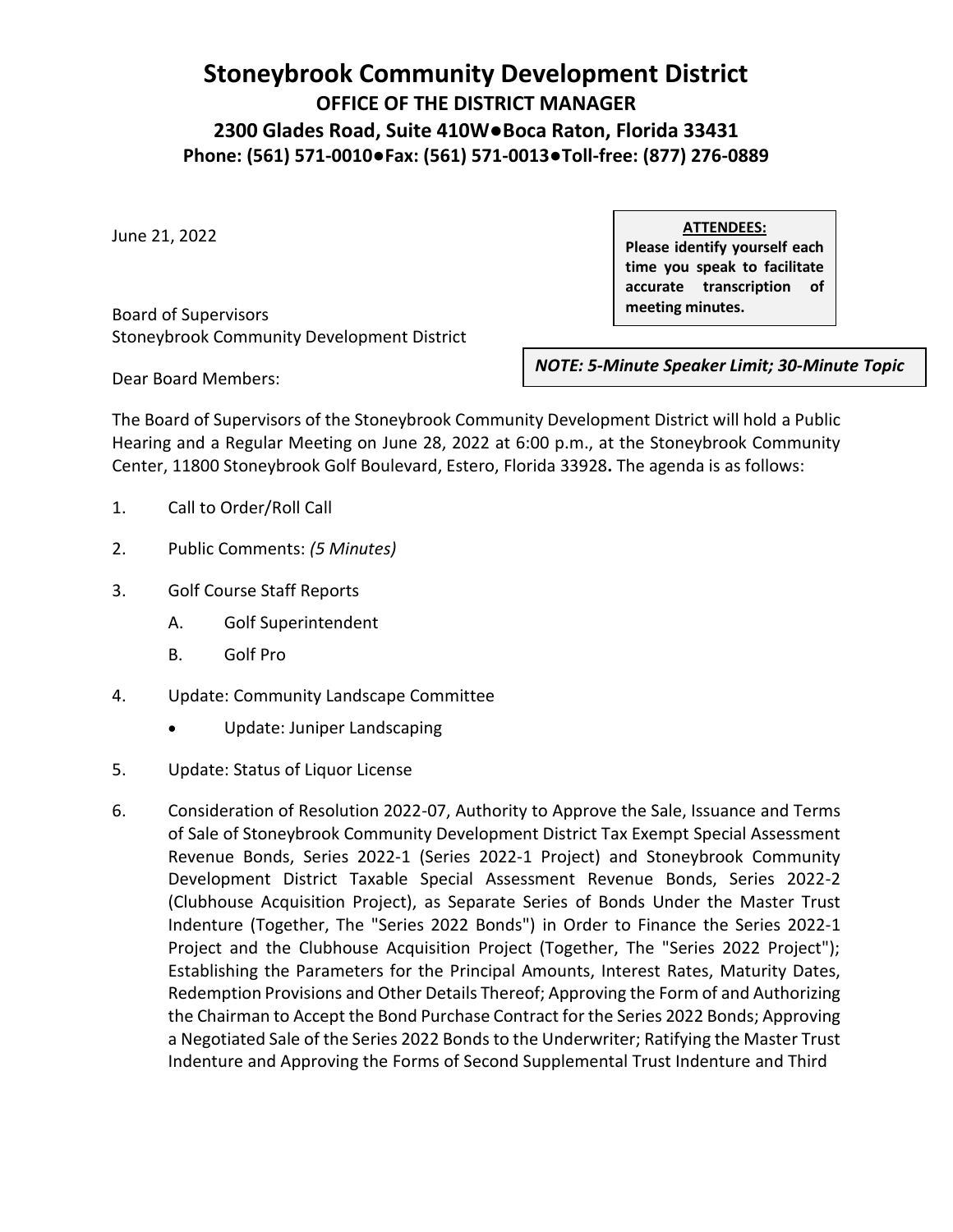*Board of Supervisors Stoneybrook Community Development District June 28, 2022, Regular Meeting Agenda Page 2*

> Supplemental Trust Indenture and Authorizing the Execution and Delivery Thereof by Certain Officers of the District; Appointing a Trustee, Paying Agent and Registrar for the Series 2022 Bonds; Approving the Forms of the Series 2022 Bonds; Approving the Form of and Authorizing the Use of the Preliminary Official Statement and Official Statement Relating to the Series 2022 Bonds; Approving the Form of the Continuing Disclosure Agreement Relating to the Series 2022 Bonds; Authorizing Certain Officers of the District to Take All Actions Required and to Execute and Deliver All Documents, Instruments and Certificates Necessary in Connection with the Issuance, Sale and Delivery of the Series 2022 Bonds; Authorizing the Vice Chairman and Assistant Secretaries to Act in the Stead of the Chairman or the Secretary, as the Case May Be; Specifying the Application of the Proceeds of the Series 2022 Bonds; Authorizing Certain Officers of the District to Take All Actions and Enter into All Agreements Required in Connection with the Acquisition And Construction of the Series 2022 Project; and Providing an Effective Date

- 7. Discussion/Update: TAQ Building Purchase
	- Management Company Information
	- Building Insurance
- 8. Continued Discussion: FY2023 Proposed Budget
- 9. Continued Discussion: Corkscrew Pines Drainage Infrastructure Request
- 10. Acceptance of Unaudited Financial Statements as of April 30, 2022
- 11. Approval of May 31, 2022 Regular Meeting Minutes
- 12. Staff Reports
	- A. District Counsel: *Tony Pires, Esquire*
	- B. District Engineer: *Johnson Engineering, Inc.*
	- C. District Manager: *Wrathell, Hunt and Associates, LLC*
		- I. Irrigation Reports
			- a. High Irrigation Users
			- b. Irrigation Disconnect
		- II. NEXT MEETING DATE: July 26, 2022 at 9:00 A.M.